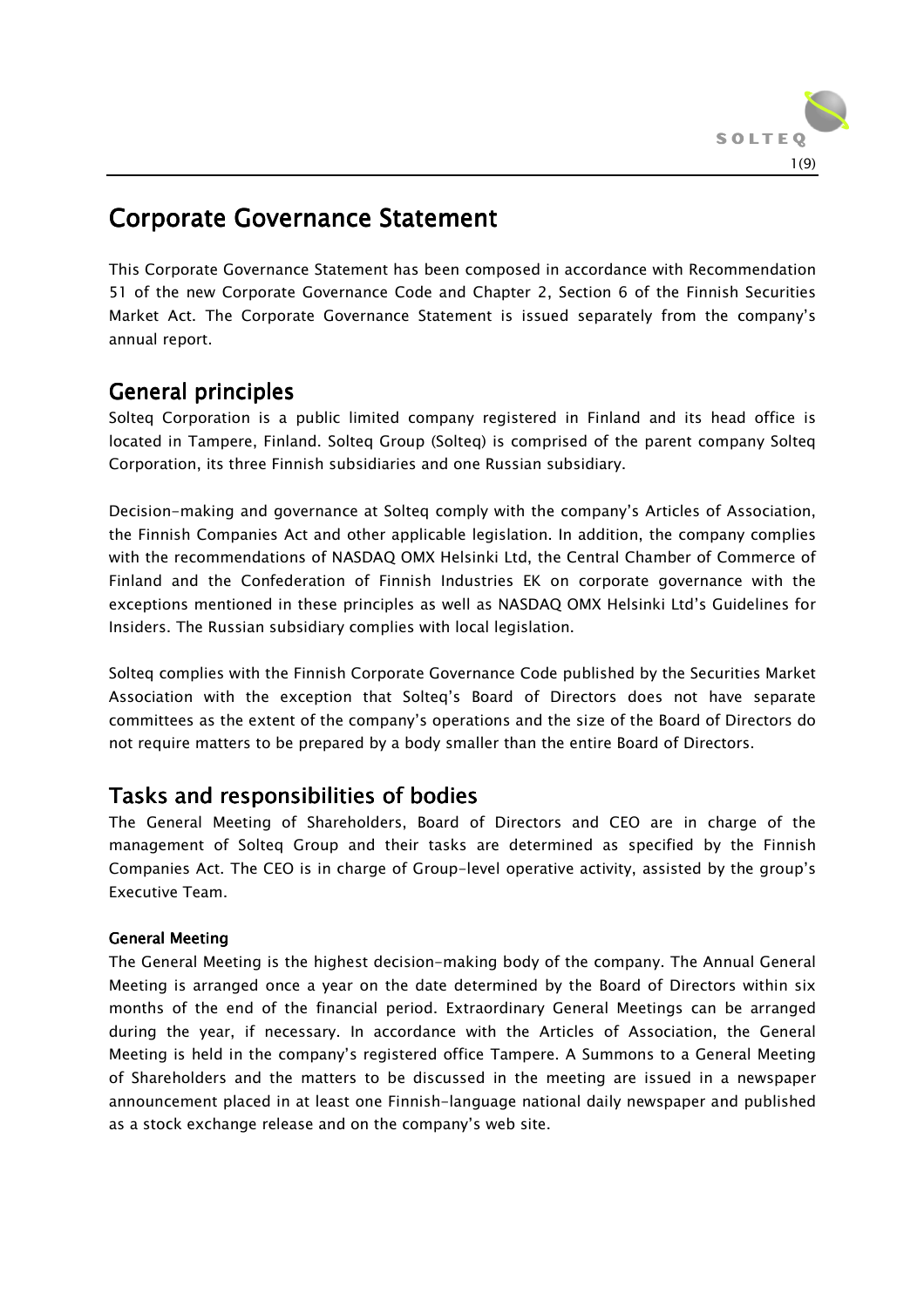

The Annual General Meeting each year resolves the following matters:

- approval of the income statement and balance sheet
- measures occasioned by the profit or loss shown in the approved balance sheet
- discharging members of the Board of Directors and the CEO from liability
- number of Board members and their appointment
- election of the auditor
- remuneration of the Board of Directors and auditors
- other matters mentioned in the summons to the meeting

# **Board of Directors**

The Board of Directors of Solteq Corporation is responsible for the Company's management and the appropriate arrangement of its operations. The Board of Directors is responsible of duties that are specified in the Articles of Association and the Finnish Companies Act. The main duty for the Board of Directors is to confirm company's strategy and budget, make decisions of financial agreements and make decisions of purchase and sale of significant assets. The Board of Directors follow company's financial development by monthly reports and other information that company's management provide to the Board.

The essential duties and responsibilities of the Board are defined primarily by the Articles of Association and the Finnish Companies Act. The Board annually ratifies a working order that specifies the meeting procedure of the Board of Directors and its tasks.

In accordance with the working order, the tasks of the Board of Directors are to:

- give instructions and orders for proper organization of management and functions
- appoint CEO and supervise CEO's actions,
- within the limits of the company's business, make decisions on all abnormal or significant issues in respect to the company's extent and quality of present operations,
- represent the company,
- give procuration by the Articles of Association
- act as an plaintiff or defendant on behalf of the company and make decisions of any compensation claims to be made,
- assume responsibility for company's operations, result and development,
- prepare subjects to the General Meeting,
- execute decisions made in the General Meeting,
- reinforce long term strategy,
- approve budget,
- decide on development of investment and significant single investments,
- decide on company and real estate purchases, decide on significant expansion of the business and decide on equity based investments,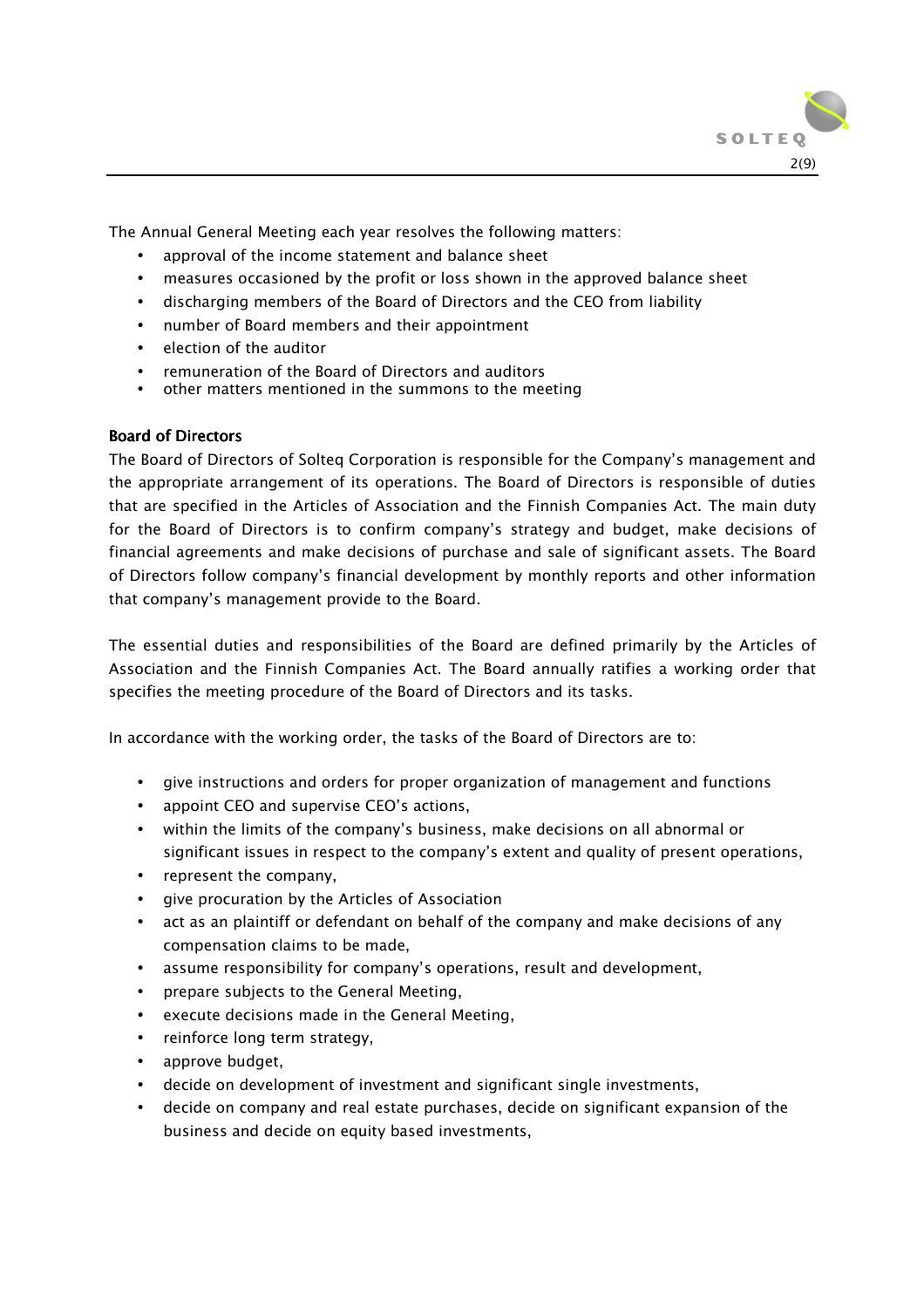

- strengthen the Group's policy of controlling the financial risks,
- approve the principles for salaries and other benefits paid to personnel,
- take care of all the duties defined in the Finnish Companies Act, Articles of Association or any other specification that involves the company and are not instructed to other bodies.

In accordance with the Articles of Association, the Solteq Board of Directors has a minimum of five and a maximum of seven regular members. The Board members are elected by the Annual General Meeting for one term of office at a time. The term of office begins at the end of the General Meeting that elected the Board and expires at the end of the first Annual General Meeting of Shareholders following the election. The Articles of Association place no restrictions on the power of the General Meeting to elect members for the Board of Directors. The Board of Directors elects a Chair from its members and the Board of Directors is deemed to have a quorum present when half of its members are present. In addition to matters to be resolved, the Board of Directors is given real-time information on the operation, financial standing and risks of the group in the meeting. The Board of Directors convenes 14 to 16 times a year according to an agreed schedule, in addition to which the Board of Directors convenes when necessary. Minutes are kept for all meetings.

In year 2010 Solteq Board of Directors had six members: Ali Saadetdin (Chair), Seppo Aalto, Veli-Pekka Jokiniva, Sirpa Sara-aho, Jukka Sonninen and Markku Pietilä.

From the Board of Directors independent members are Sara-aho, Jokiniva, Pietilä and Sonninen. In addition Sara-aho, Jokiniva and Sonninen are independent from significant stock owners.

The Board of Directors convened 15 times and participation percentage was 90 %. All the absence from the meetings was because of health reasons.

# CEO

The Board of Directors appoints the CEO. The CEO is in charge of the management of the company's business operations and governance in accordance with the Articles of Association, the Finnish Companies Act and the instructions given by the Board. The CEO is assisted in the management of the group by the Executive Team.

Hannu Ahola acted as the CEO of the company until 8 April 2010 and Repe Harmanen starting 20 September 2010.

## Executive Team

The Executive Team is appointed by Solteq's Board of Directors. The Executive Team assists the CEO in the operative management of the Company, prepares matters handled by the Board and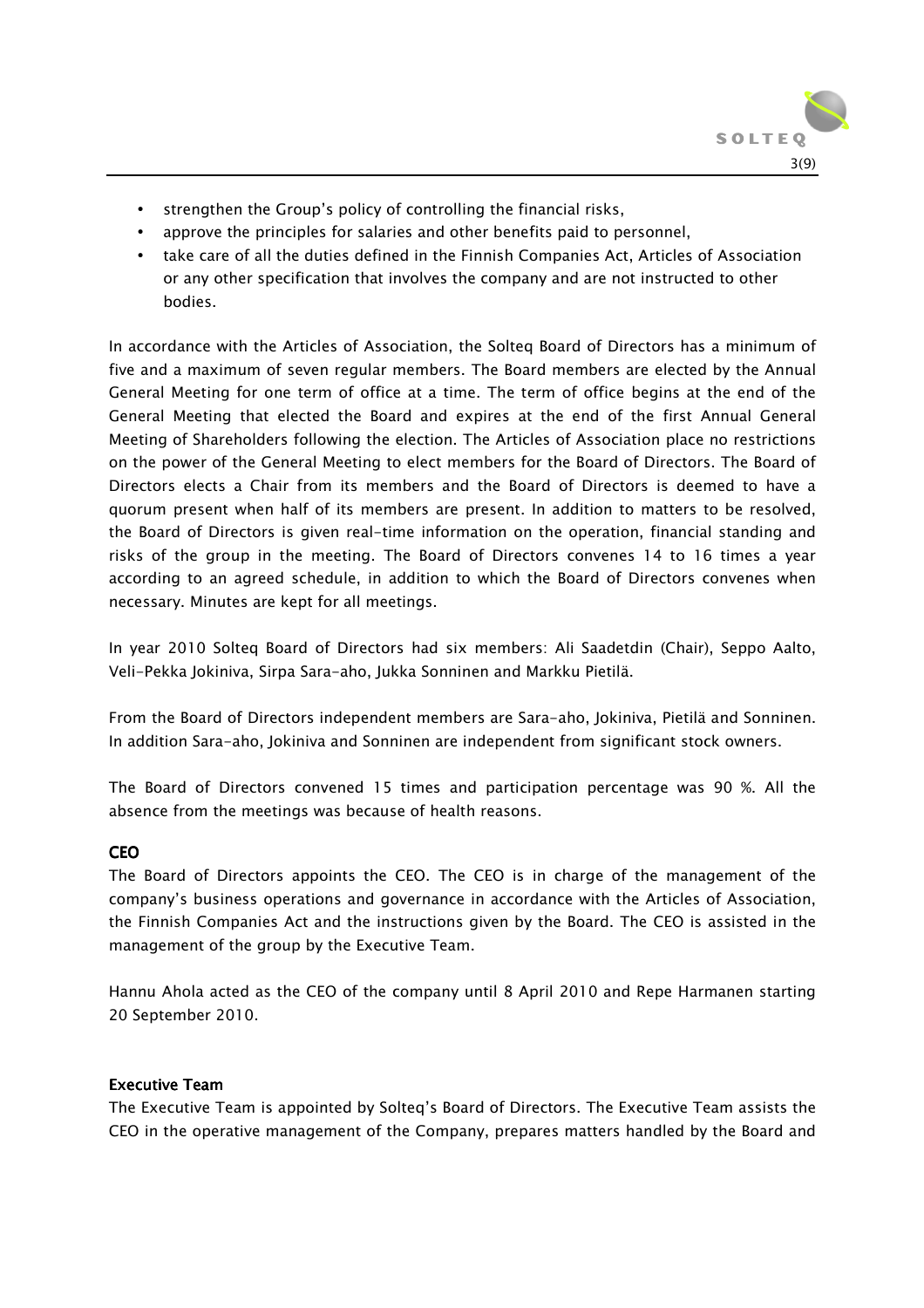

the CEO as well as plans and monitors the operations of the business units. The Executive Team convenes when necessary. The CEO acts as a chairman of the Executive Team.

Members of the Executive Team starting December 1, 2010 are Mira Sohlman (ERP), Matti Saastamoinen (EAM), Jouko Kiiveri (DATA), Markus Mäkelä (STORE), Riina Tervaoja (Projects), Kai Hinno (Development), Mari Kuha (HR), Mika Sipilä (Sales) ja Antti Kärkkäinen (Finance).

## Internal audit

The Group does not have any separate organization for the internal audit. The financial department is responsible for the internal audit in practice together with external auditors. The goal is to make sure that the whole group has similar administration and accountancy.

#### External audit

Solteq Corporation has one auditor and if the auditor is not a firm accredited by the Central Chamber of Commerce (Authorized Public Accountants), the company has additionally one deputy auditor. The auditors are elected until further notice. The primary function of audit is to verify that the Financial Statements give accurate and adequate information about Solteq Corporation's result and financial position for the financial period. In addition the Auditors report to the Board of Directors on the ongoing auditing of administration and operations.

In 2010 Solteq's auditor was KPMG Oy Ab, Authorized Public Accountants, with Frans Kärki, APA as the auditor in charge.

# Compensation

## Management of compensation

The General Meeting decides on the remuneration paid to the Board of Directors and auditors. The Board decides on the service terms and conditions of the CEO, specified in writing. The compensation principles of the top management are decided by the Board. The Board annually approves the personnel incentive scheme.

## **Board of Directors**

The General Meeting decides on the remuneration paid to the Board of Directors and auditors. The Annual General Meeting resolved on March 26, 2010 to compensate the members of the Board according to the following:

- Members EUR 12,000 per year
- Chairman EUR 48,000 per year.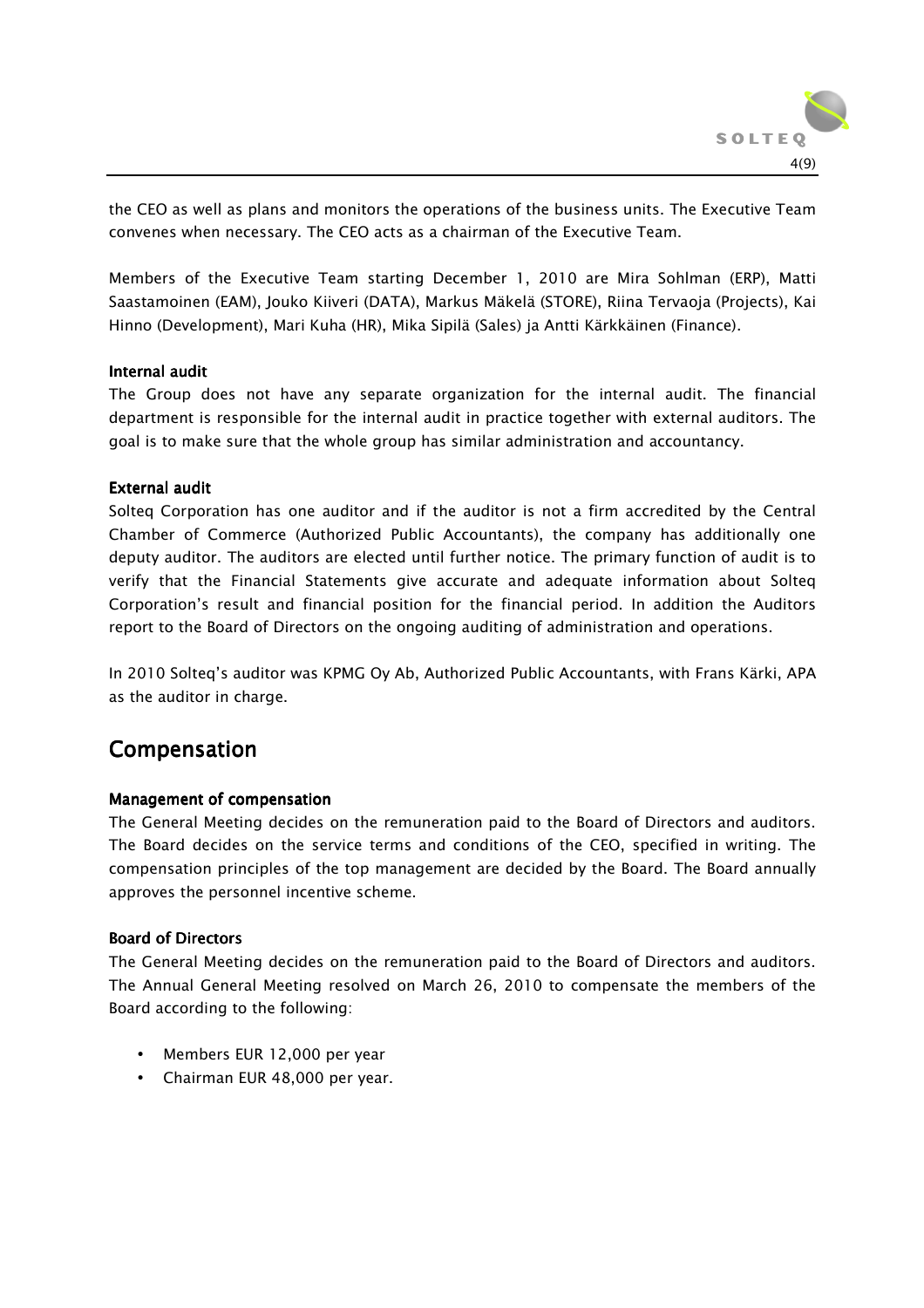

According to share register maintained by Euroclear Finland Ltd, member of Board Seppo Aalto held 1 662 206 shares, Veli-Pekka Jokiniva held 30 000 shares and Jukka Sonninen held 5 000 shares of Solteq Corporation at December 31, 2010.

# Chairman of the Board of Directors

The salary of the Chairman of the Board was EUR 46.242 in 2010. The Chairman of Board is not included in the bonus program of the company.

According to share register maintained by Euroclear Finland Ltd, Chairman of the Board held 3 481 383 shares of Solteq Corporation at December 31, 2010.

# **CEO**

The Board decides on the service terms and conditions of the CEO, specified in writing. Currently the CEO has:

• 3 months' period of notice and salary for the period of notice should the Company give notice, in addition to which he is entitled to severance pay equivalent of 9 months' fixed salary.

The CEO's remuneration consists of salary in money, fringe benefits, a possible annual bonus based on performance and of share-based incentive scheme.

In the financial year 2010 the CEO Hannu Ahola's total salary, including benefits, totaled EUR 143.702,10 until April 8, 2010 and The CEO Repe Harmanen's total salary, including benefits, totaled EUR 48.750,00 starting September 20, 2010.

## Executive Team

The Executive Team's remunerations consists of salary in money, fringe benefits, a possible annual bonus based on performance and share-based incentive scheme. The compensation principles of the Executive Team members are decided by the Board.

The Board of Directors decided on February 26, 2008 to introduce share-based incentive scheme to be a part of Solteq Group's incentive and engagement program. Share-based incentive scheme provides the target group with a possibility to earn a bonus as Company's shares for three one-year-long earnings periods if the set goals are achieved. Earnings periods are calendar years 2008, 2009 and 2010.

The Board of Directors decides the key persons who belong to the target group and their maximum bonus. Maximum bonus will be informed as a number of shares. Achieving the set goals for the earnings period will determine how big proportion of the maximum bonus will be paid to key persons.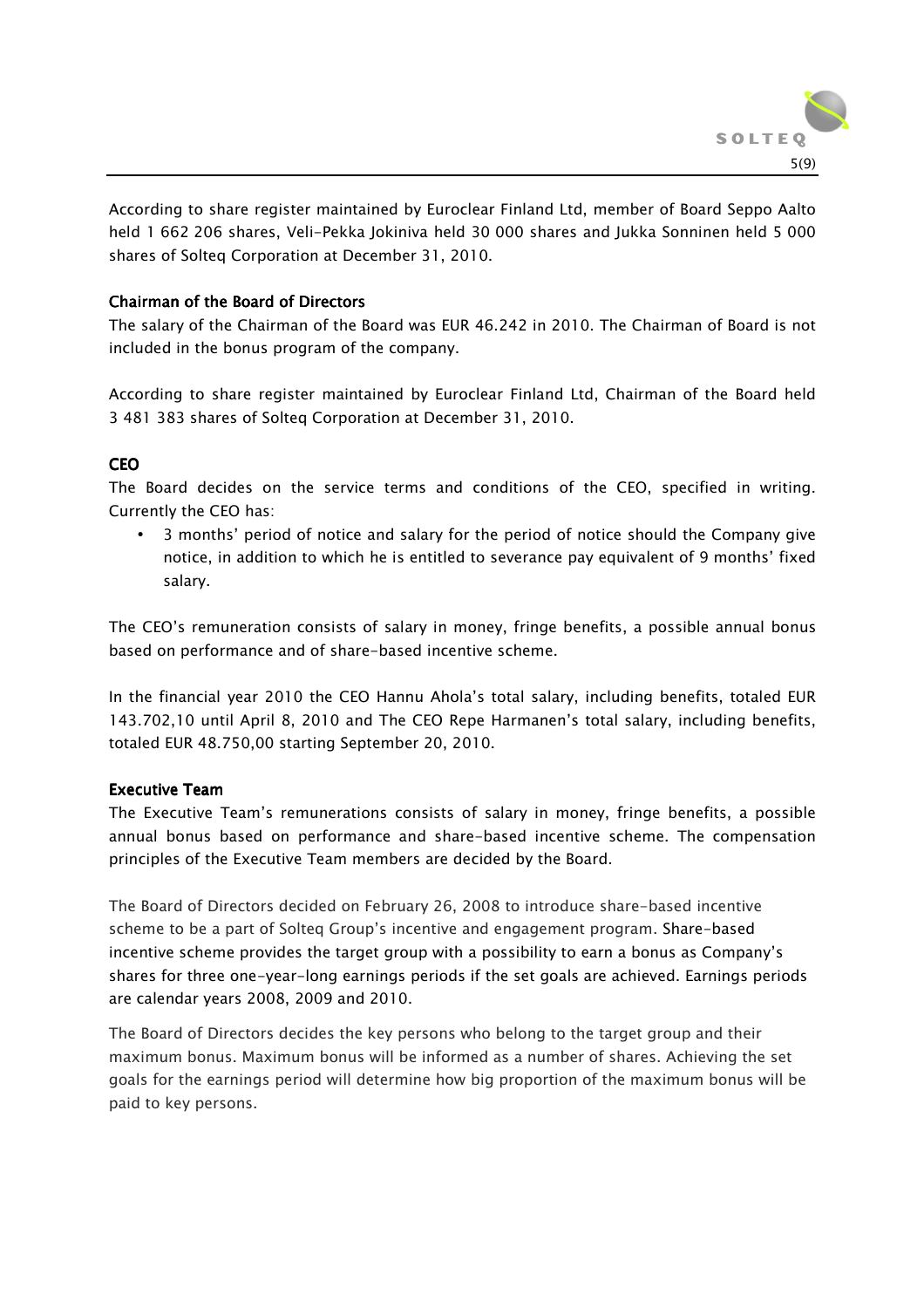

Bonus paid based on the share-based incentive scheme will be paid in the end of the earning period as a combination of shares and money. Shares paid as bonus must be owned for two years after the end of the earnings period.

In the target group belong all the Solteq Group's key persons that have been decided by the Board of Directors. All the persons that belong to the target group need to have an employment contract that is valid until further notice in one of Solteq Group companies. Other terms of employment contracts are not effected by the share-based incentive scheme.

In the share-based incentive scheme has three one calendar year earnings period that begin every year January 1 and end every year December 31 at years 2008, 2009 and 2010. Bonus to be paid will be determined after the earnings period based on achieving the set goals by the end of April.

Based on the share-based incentive scheme the maximum amount of shares is 360,000 Solteq Corporation's own shares that can be given to key persons during three-year period.

No bonuses have been paid based on the share-based incentive scheme during the year 2010. No bonuses will be paid from period 1.1.-31.12.2010 either. So after all, no bonuses are to be paid based on the share-based incentive scheme at all.

## Shares in Executive Team

According to the share register maintained by Euroclear Finland Ltd, CEO Repe Harmanen did not hold shares in Solteq Corporation on December 31, 2010. Other members of the Executive Team held 21.500 shares altogether.

# Internal control and risk management systems associated with financial reporting

The ultimate responsibility for accounting and financial administration lies with Solteq Corporation's Board of Directors. The Board is responsible for internal control, and the CEO is responsible for the practical arrangements and monitoring of the control system. The steering and monitoring of business operations is based on the reporting and business planning system covering the entire Group. The CEO and CFO give both Board and Executive Team meetings presentations of the Group's situation and development based on monthly reports.

## Risk management system

The Group's risk management is guided by legal requirements, business requirements set by the owners of the company as well as the expectations of the other important stakeholders. The goal of risk management is to identify and acknowledge the risks involved in the company's operations as well as to make sure that the risks are appropriately managed when making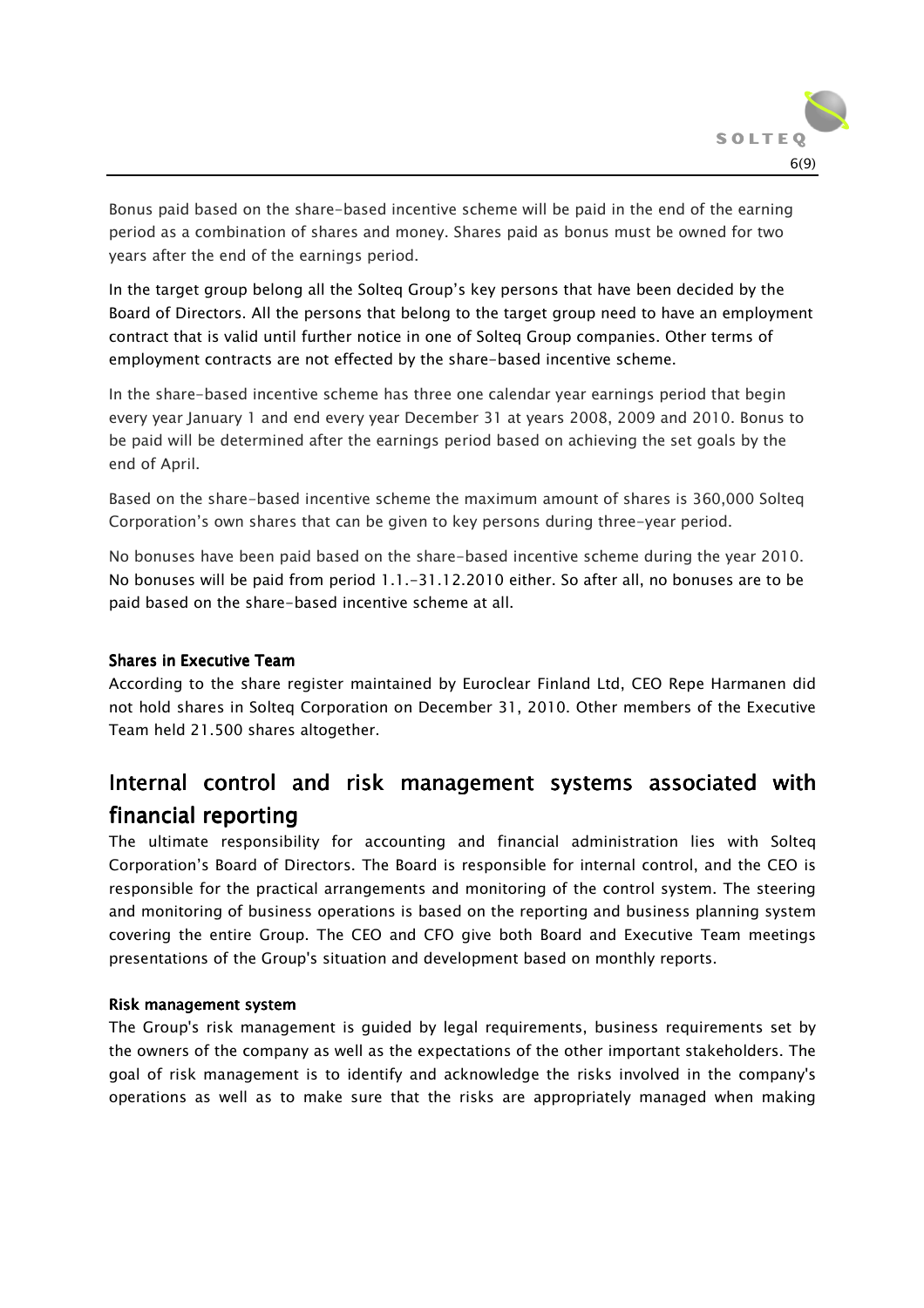

business decisions. The company's risk management supports the attainment of strategic goals and ensures the continuity of business operations.

Solteq takes risks that are a natural part of its strategy and objectives. The company is not ready to take risks that might endanger the continuity of operations or that are uncontrollable or that can significantly harm the company's operations. Risks are divided into risks related to business operations, personnel, finance, legal and financial risks. In the process of risk management, the goal is to identify and evaluate the risks, after which a risk-specific plan is drawn up and concrete action is taken. Such actions may include, for example, avoiding the risk, diminishing the risk by different means or transferring the risk by insurance or agreements. When necessary the Board of Directors will be reported all material changes and new significant risks that are identified in the process of risk management.

In 2010 to the Board of Directors has been reported material risks concerning Company's financial result in the uncertain general financial situation, risks in projects, credit and finance risks and valuation of immaterial assets in the balance sheet.

#### Control environment Control environment

The goal of Solteq's internal control is to support the implementation of the Group strategy and ensure compliance with regulations. The system is based on Group-level policies, guidelines and processes and controls of business operations and support processes. The operating culture is being built by the steering and control of the company's operations by the Board of Directors, the management methods of the company's management, the company's organizational structure and management system, effective utilization of global information system as well as the employees' competence.

The financial department operating under the CFO is responsible for the general controlling function in the financial reporting. The Group applies the International Financial Reporting Standards (IFRS).

## Risk assessment in financial reporting

The aim of financial reporting is to ensure that assets and liabilities belong to the company; all rights and liabilities of the company are presented in the financial statements; items in the financial statements have been classified, disclosed and described correctly; assets, liabilities, income and expenditure are entered in the financial statements at the correct amounts; all the transactions during the reporting period are included in the accounts; transactions entered in the accounts are factual transactions; and that the assets have been secured. The risk management process includes an annual identification and analysis of risks related to financial reporting. In addition, the aim is to analyze and report all new risks immediately after they have been identified. Taking into account the quality and extent of the Group's business operations,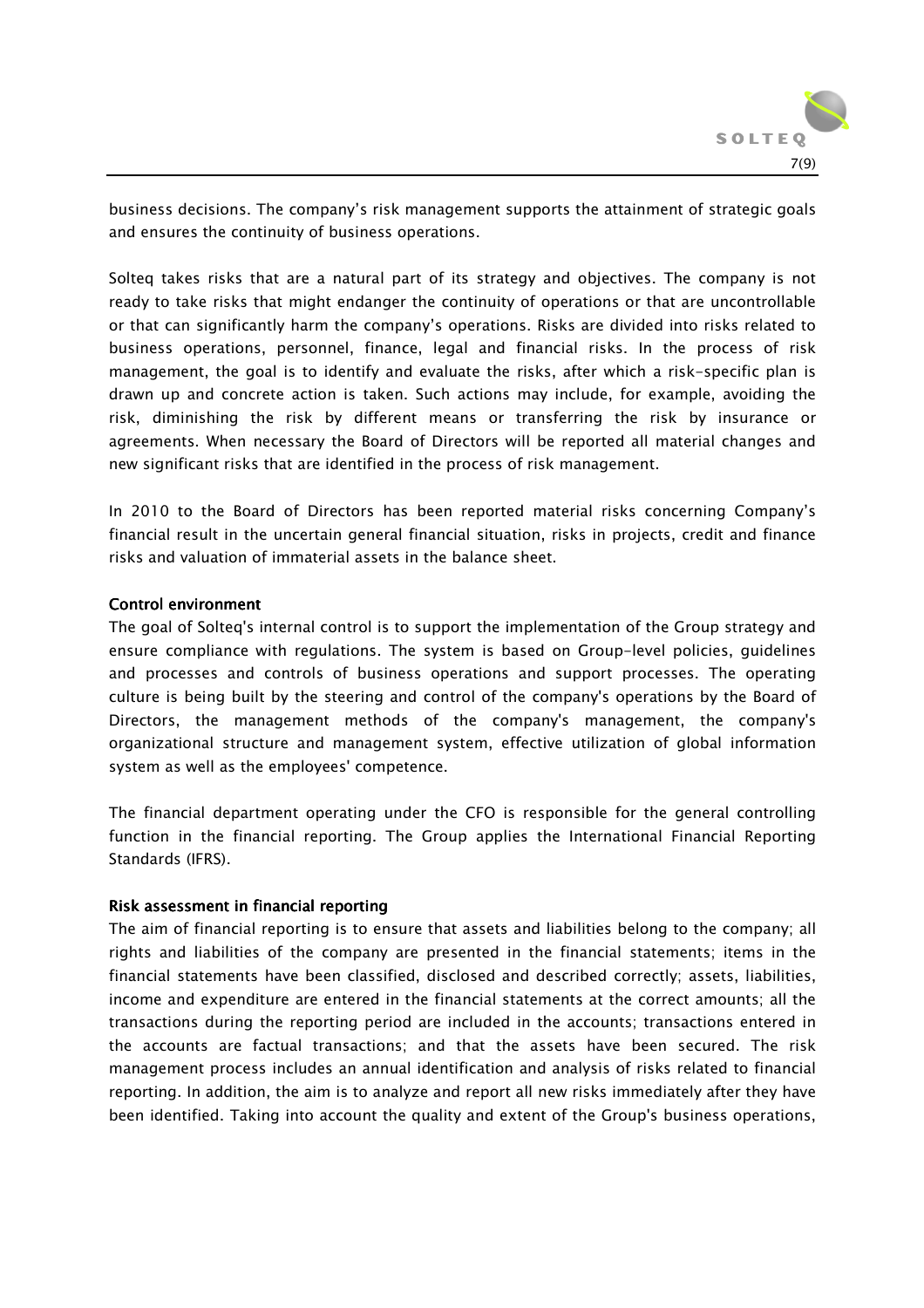

the most significant risks associated with the reliability of financial reporting are associated with revenue recognition, processing of bad debt reservation, capitalization of product development expenses, impairment testing of assets (including goodwill, capitalized product development expenses and unfinished projects) and deferred tax.

# **Control functions**

The correctness and reliability of financial reporting are ensured through compliance with the Group guidelines. Controls that ensure the correctness of financial reporting include controls related to accounting transactions, controls related to the selection of and compliance with the accounting principles, information system controls and fraud controls.

Revenue recognition is based on the existence of obligatory sale documents. The capitalized amount of the Group's product development expenditure is monthly calculated centrally in the financial department. The calculation is based on project-specific monitoring documentation of R&D activities. Goodwill is tested for impairment during the last quarter of the year. In addition indications of impairment are continuously monitored. Information systems support compliance with the Group's acceptance authorizations. Personnel expenses account for a majority of Solteq's expenditure. Actual and forecasted personnel expenses are monitored and the forecasts are updated at a very detailed level regularly. The result of business operations and attainment of annual goals is assessed monthly by Executive Team and Board meetings. Monthly management and Board reporting includes both actual and forecast data compared to the goals and actual results of previous periods.

Solteq has complemented its organic growth with acquisitions in accordance with its strategy. In making acquisitions, the company aims to follow due diligence and utilize its internal and external competence in the planning phase (e.g. due diligence), takeover phase.

## Communication and information

The purpose of the management's reporting is to produce aptly timed and essential information for making decisions. The financial department provides the guidelines on monthly reporting for the entire organization and is in charge of special reporting instructions associated with budgeting and forecasting. The Financial department internally distributes information on financial reporting-related processes and procedures on a regular basis and the personnel perform their internal control tasks according to such information. When necessary, financial department also arranges targeted training for the rest of the organization on the procedures associated with financial reporting and changes in them. The investor relations maintain the guidelines on the disclosure of financial information in cooperation with financial department.

## **Monitoring**